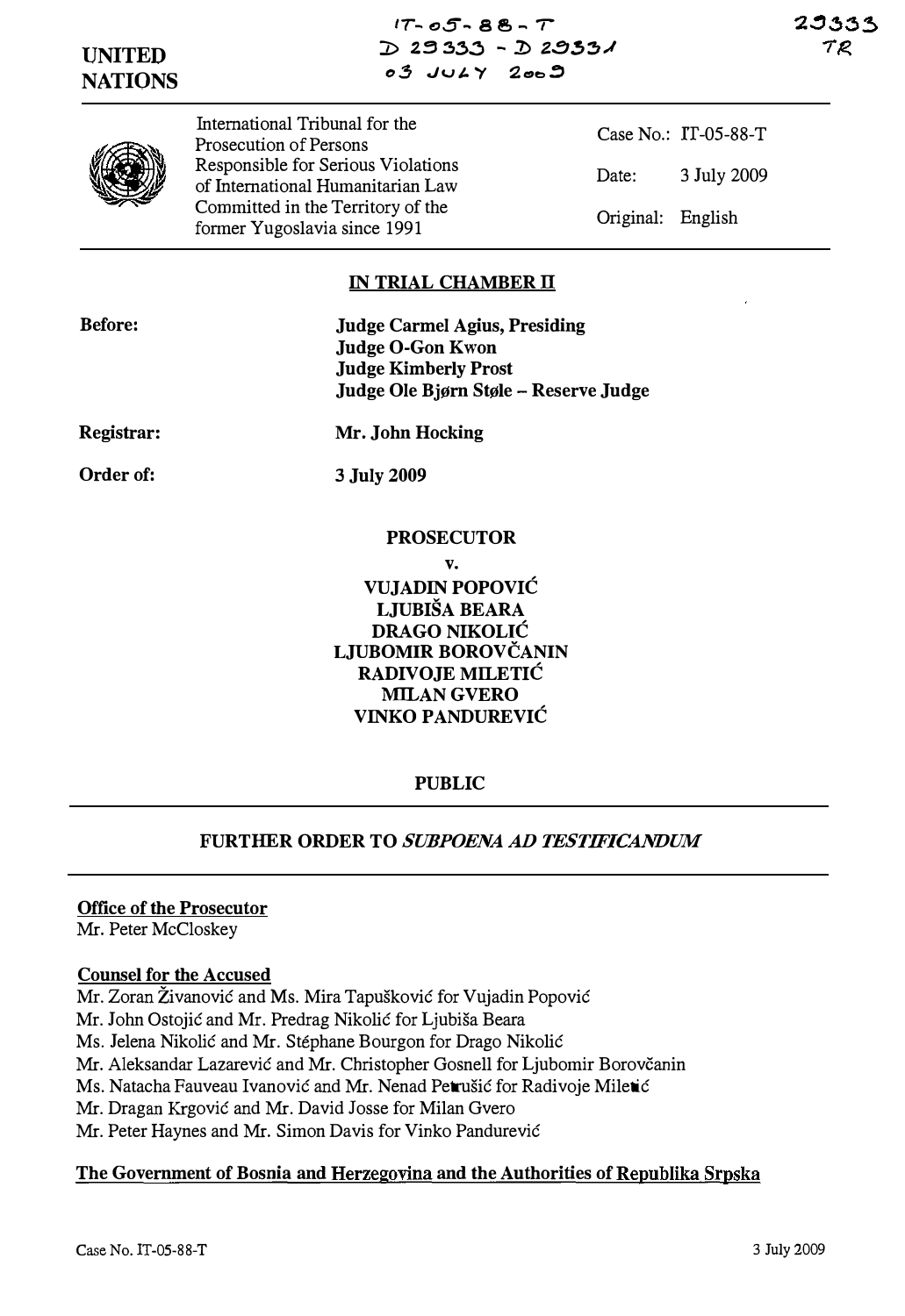THIS TRIAL CHAMBER of the International Tribunal for the Prosecution of Persons Responsible for Serious Violations of International Humanitarian Law Committed in the Territory of the former Yugoslavia since 1991 ("Tribunal");

NOTING the "Decision on Expedited Motion on Behalf of Drago Nikolic Requesting the Trial Chamber to Issue a Subpoena Duces Tecum" issued on 24 June 2009 and the "Order to the Government of Bosnia and Herzegovina and the Authorities of Republika Srpska Concerning Subpoena" and the "Subpoena ad Testificandum", both issued confidentially and ex parte on 24 June 2009, in which Sreten Milošević ("Milošević") was ordered to appear to testify before this Trial Chamber in this case during the week commencing 6 July 2009 or on another date to be communicated to him, or to show good cause why he should not testify;<sup>1</sup>

NOTING the "Memorandum of Service of the Subpoena ad testificandum", filed confidentially on 1 July 2009, in which Milosevic is reported not to be willing to appear before the Court and to give testimony on the grounds that "[he does] not see the point in [testifying] since he gave testimony to the Hague investigators in BiH/Bosnia and Herzegovina $r$ ; $^2$ 

CONSIDERING that the Trial Chamber considers that Milosevic has not shown good cause for not appearing before it to give testimony as ordered in the Subpoena ad testificandum;

CONSIDERING that the Subpoena ad testificandum remains in force and the assistance of the Government of Bosnia and Herzegovina and the Authorities of Republika Srpska is again required to ensure that the Subpoena ad testificandum is enforced and to communicate this Order to Milošević;

PURSUANT TO Article 29 of the Statute and Rule 54 of the Rules of Procedure and Evidence ("Rules"),

## HEREBY ORDERS that:

1. Sreten Milosevic be present on Thursday 9 July 2009 at 2.15 p.m. in Courtroom 3 of the Tribunal to give testimony in the case *Prosecutor v. Popović et al.*;

2. the Government of Bosnia and Herzegovina and the Authorities of Republika Srpska take whatever steps are reasonably necessary to ensure that Milosevic is fully aware that failure to comply with the Subpoena ad testificandum may constitute contempt of the Tribunal under Rule 77,

 $\,1\,$ Subpoena ad Testificandum, p. 1.

<sup>&</sup>lt;sup>2</sup> Memorandum of Service of the Subpoena ad testificandum, p. 2.